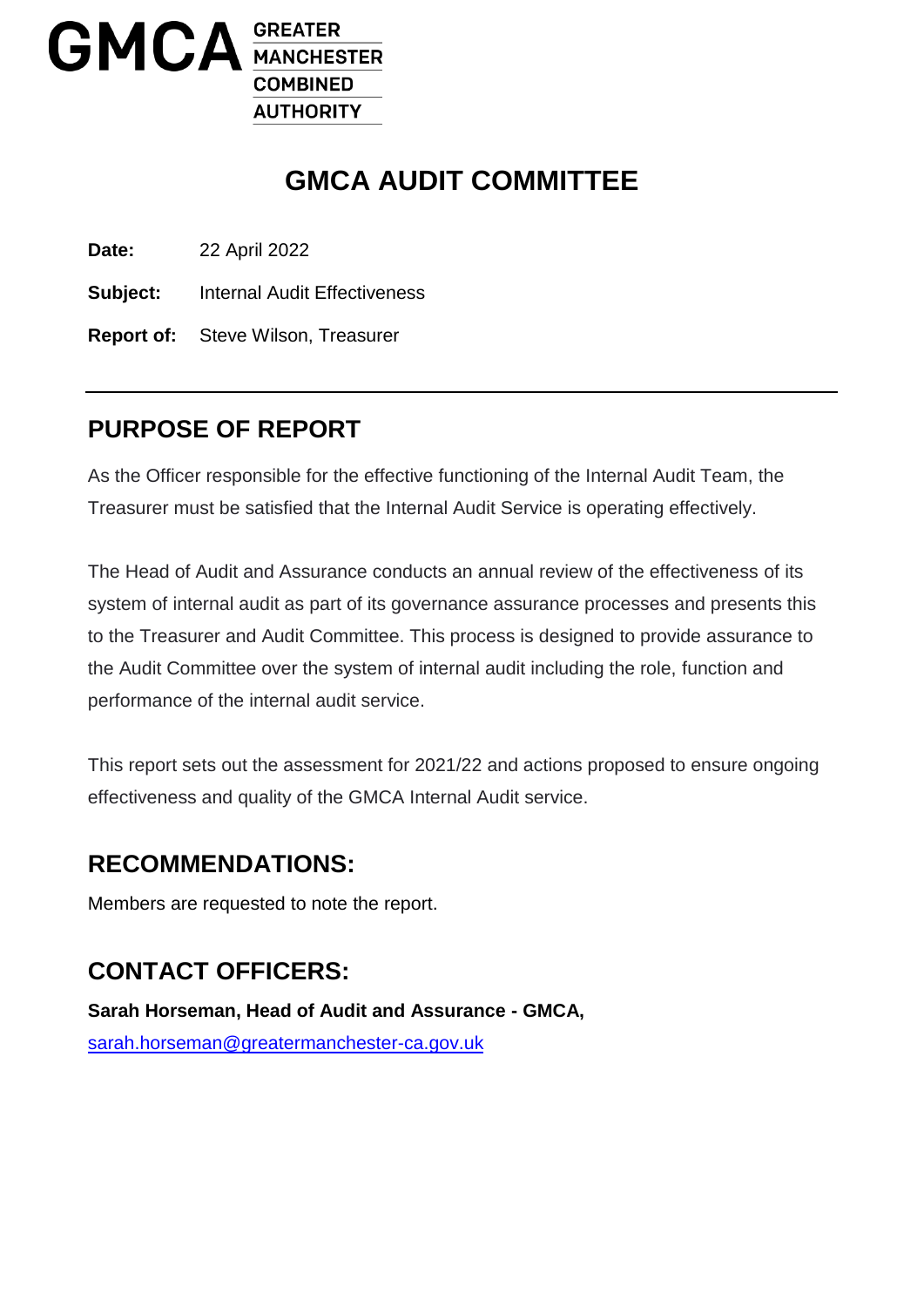# **Equalities Impact, Carbon and Sustainability Assessment:**

N/A

### **Risk Management**

N/A

## **Legal Considerations**

N/A

## **Financial Consequences - Capital**

N/A

## **Financial Consequences - Revenue**

N/A

Number of attachments included in the report:

## **BACKGROUND PAPERS:**

N/A

| <b>TRACKING/PROCESS</b>                                              |                                |           |           |
|----------------------------------------------------------------------|--------------------------------|-----------|-----------|
| Does this report relate to a major strategic decision, as set out in |                                |           | <b>No</b> |
| the GMCA Constitution                                                |                                |           |           |
|                                                                      |                                |           |           |
|                                                                      |                                |           |           |
| <b>EXEMPTION FROM CALL IN</b>                                        |                                |           |           |
| Are there any aspects in this report which                           |                                | <b>No</b> |           |
| means it should be considered to be                                  |                                |           |           |
| exempt from call in by the relevant Scrutiny                         |                                |           |           |
| Committee on the grounds of urgency?                                 |                                |           |           |
| <b>TfGMC</b>                                                         | <b>Overview &amp; Scrutiny</b> |           |           |
|                                                                      | Committee                      |           |           |
| N/A                                                                  | N/A                            |           |           |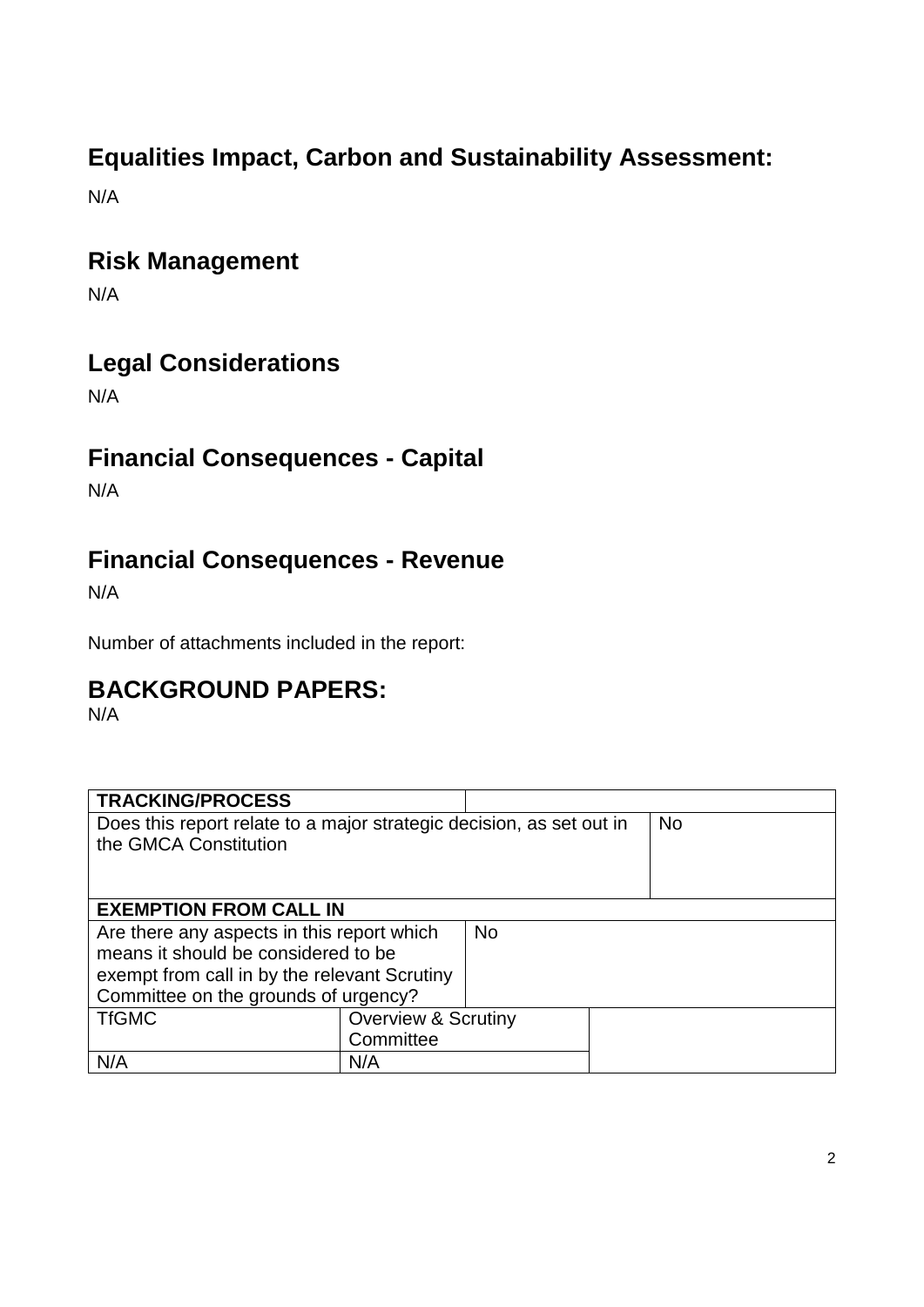### **Annual Self-Assessment of Internal Audit Effectiveness Sarah Horseman, Head of Audit and Assurance March 2021**

#### **1. Introduction**

Internal Audit is one of the means by which GMCA assesses the adequacy and effectiveness of its governance and risk management arrangements, ensuring that an effective internal control system is in place. It is a key source of independent assurance to management and those charged with governance and its work helps inform the Annual Governance Statement.

It is important that the effectiveness of the internal audit function is regularly assessed to ensure that the service is effective and fulfilling its remit, as defined in the Internal Audit Charter; is adding value to the Authority and complies with the Public Sector Internal Audit Standards (PSIAS).

This report provides the assessment of the effectiveness of the GMCA Internal Audit service for 2021/22 and sets out the plans for monitoring and measuring effectiveness of the service going forwards.

#### **2. Assessment of Internal Audit Effectiveness for 2021/22**

The following attributes have been considered when assessing effectiveness of the Internal Audit service:

- Structure and resourcing
- The results of the External Quality Assessment (EQA) undertaken to assess conformance with the PSIAS in producing quality work.
- Delivering audit work in the most appropriate areas on a prioritised (risk) basis.
- Audit Committee reporting
- Implementation of Internal Audit recommendations

The conclusion of the assessment is that the work undertaken by internal audit in 2021/22 has been effective insofar that it has focused on key areas of risk and has been undertaken in line with PSIAS.

This conclusion has been derived from the following assessment: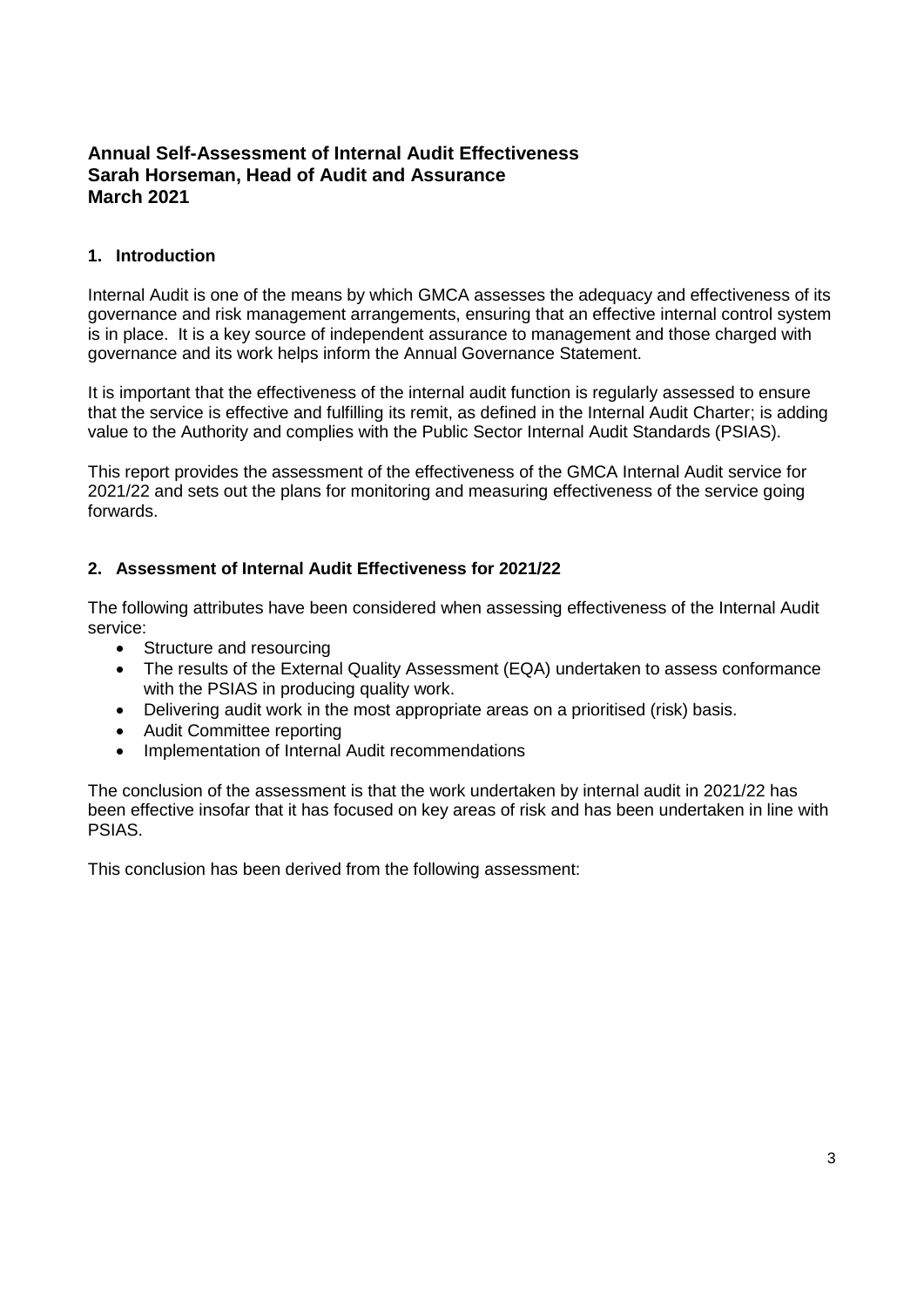### **3. Internal Audit Structure and Resourcing**

The Structure of the Internal Audit service in 2021/22 is shown below:



The team has been fully resourced for the majority of the year, with a short period of vacancy during the recruitment of one of the Principal Auditors.

### **4. The extent of conformance with the PSIAS in producing quality work**

An external assessment of compliance with PSIAS was undertaken in 2021/22. The conclusion of that work was that the Internal Audit Team conforms with PSIAS.

A number of recommendations were raised, progress with implementing those recommendations is shown below, with the detail of all the recommendations provided in Appendix 1.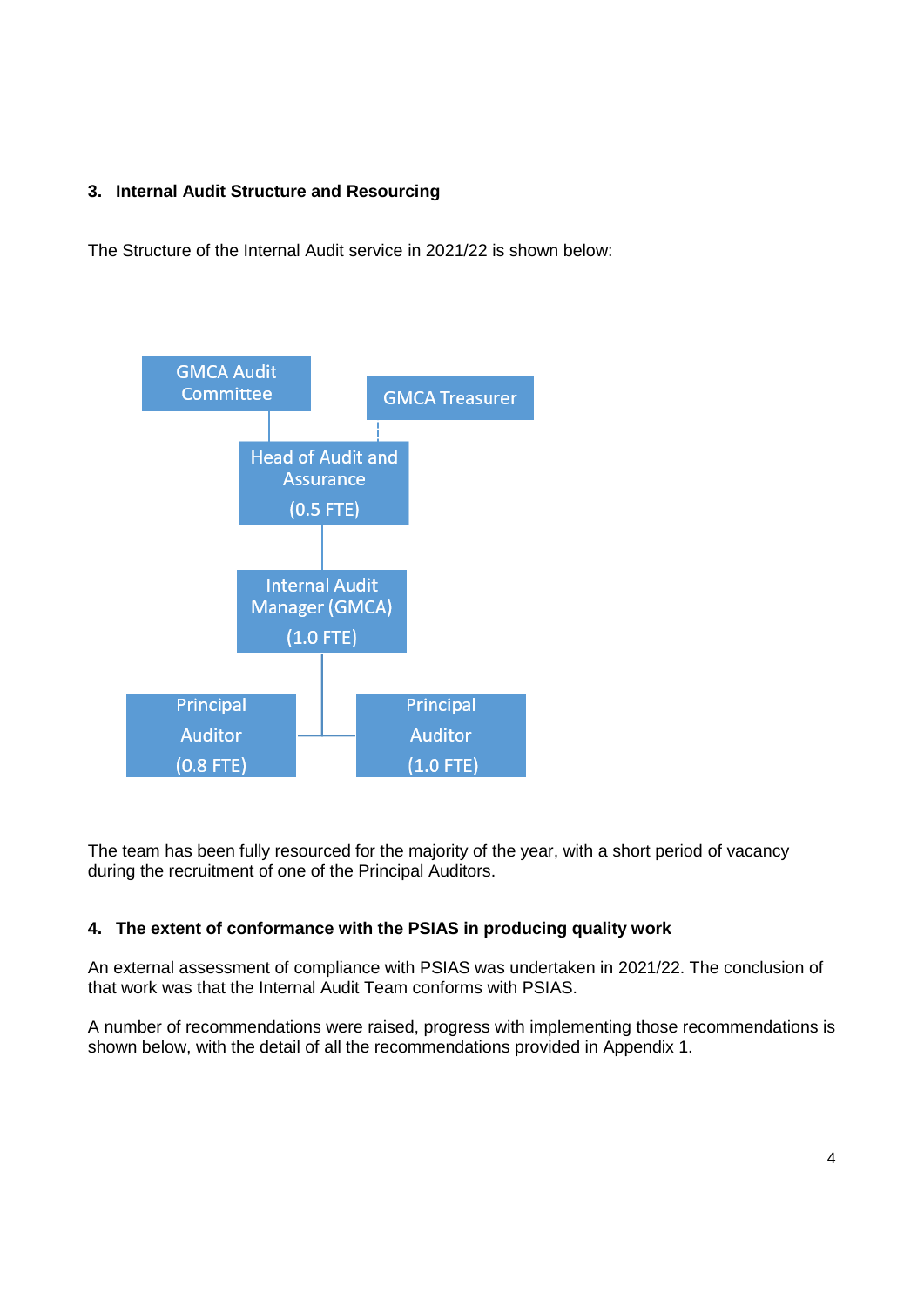#### **5. The extent of conformance with the Internal Audit Quality Assurance and Improvement Plan**

A self-assessment of the team's conformance with the QAIP has been undertaken. Each of the types of internal and external assessments specified in the QAIP have been assessed. Areas of conformance are shown below:

#### **Ongoing Reviews**

- All engagements are appropriately supervised. Weekly, virtual team meetings attended by the Principal Auditors, IA Manager and Head of Audit and Assurance provide updates on progress of each audit assignment and provide an opportunity to discuss audit findings and subsequent work to be undertaken.
- The Internal Audit Manager reviews the working papers for all engagements
- The Internal Audit Manager and Head of Audit and Assurance review all draft reports before they are issued.
- The Head of Audit and Assurance reviews all final reports, agreed actions and levels of assurance prior to issue.
- Internal Quality Control checklists are used to ensure consistency in process and compliance with standards
- Feedback from audit clients is sought in post-audit questionnaires

#### **Periodic Reviews**

- Performance against Internal Audit KPIs is reported annually to the Audit Committee. New KPIs have been developed in 2021/22 that focus on outcomes as opposed to resource inputs. These will be reported on in full in 2022/23.
- Internal Audit regularly reports progress against the Internal Audit plan to SLT and Audit **Committee**
- Internal Audit undertake a formal risk assessment process annually to develop the Internal Audit Plan.
- The Head of Audit and Assurance undertakes an annual review of the effectiveness of Internal Audit, compliance with the QAIP and a self-assessment of compliance with PSIAS.
- Formal Performance Review process in place for the team where objectives and development activities are identified.
- Feedback on the effectiveness of Internal Audit and of the Head of Audit and Assurance requested from the Treasurer, Chief Executive and Audit Committee Chair.
- Any significant areas of non-compliance with the PSIAS that are identified through internal assessment will be reported in the Head of Audit Assurance's Annual Report and used to inform the Annual Governance Statement (AGS). No significance areas of non-compliance have been identified for 2021/22.

#### **External Assessments**

An external quality assessment (EQA) was undertaken in 2021/22. Recommendations arising from the EQA are monitored and progress reported to the GMCA Audit Committee. Of the 24 actions agreed, at the time of writing this report 17 have been implemented, 5 are in progress, 1 has been carried forward into the 2022/23 development plan and one is not yet due.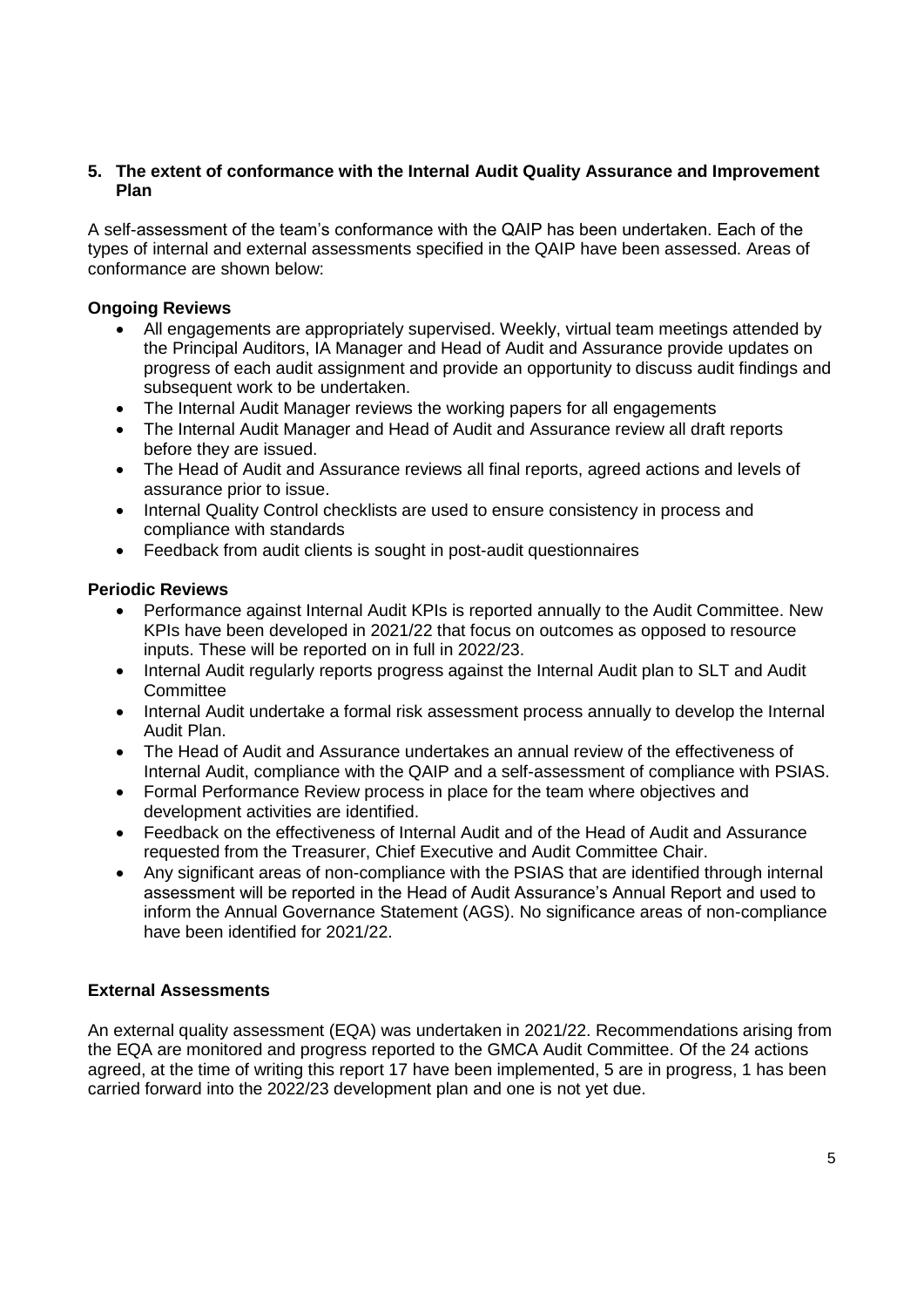### **6. Delivering audit work in the most appropriate areas on a prioritised (risk) basis.**

The internal audit plan for 2021/22 was developed in early 2021 after undertaking a detailed risk assessment. Given the ongoing pandemic as well as the significant change programmes underway the plan was kept under review with changes being reported to Audit Committee as required.

#### **7. Audit Committee reporting and KPIs**

Internal Audit have provided progress updates to each Audit Committee meeting. The reports include updates on the team structure and resources, work undertaken during the period, a summary of the findings from reports issued and details of any significant changes to the audit plan.

Internal Audit have defined new Key Performance Indicators which were presented to Audit Committee in January 2022. The purpose of these is to focus on audit outcomes as opposed to what had been traditional, input focused KPIs. At the time of writing, whilst the Audit Sponsors for all audits for 21/22 had been reminded to provide feedback, only one survey has been received so the KPIs are based purely on that response. Whilst that response is very positive, it is acknowledged it may not be representative. An action is included in the 2022/23 Development Plan to work with directorates to improve the response rate of post-audit questionnaires.

| <b>Activity</b>                       | #              | Performance<br>Indicator                                      | <b>Target</b>       | Apr 22 | <b>Status</b> | <b>Comments</b>                                                                                                                                                                                                                                                                              |
|---------------------------------------|----------------|---------------------------------------------------------------|---------------------|--------|---------------|----------------------------------------------------------------------------------------------------------------------------------------------------------------------------------------------------------------------------------------------------------------------------------------------|
| <b>Delivery of audit</b><br>plan      | $\mathbf{1}$   | Completion of<br>audit plan                                   | 100% by<br>vear end | 54%    |               | The forecast completion<br>rate for the audits that<br>were in the original<br>2021/22 plan is 78%.<br>Since the original plan<br>was approved, three<br>audits have been<br>deferred and one has<br>been added as well as<br>reactive whistleblowing<br>investigations being<br>undertaken. |
|                                       | $\overline{2}$ | Elapsed time of<br>audits                                     | <3 months           | 33%    |               | An action has been<br>included in the<br>Development plan to<br>improve on this in 22/23.                                                                                                                                                                                                    |
|                                       | 3              | Quality of agreed<br>audit actions                            | 90%                 | 100%   |               |                                                                                                                                                                                                                                                                                              |
| <b>Audit action</b><br>implementation | 4              | <b>Audit actions</b><br>implemented<br>(rolling 12<br>months) | 85%                 | 75%    |               | As at the time of compiling<br>the KPIs $-$ awaiting<br>updates on a small<br>number of actions which<br>could slightly improve the<br>actual rate.                                                                                                                                          |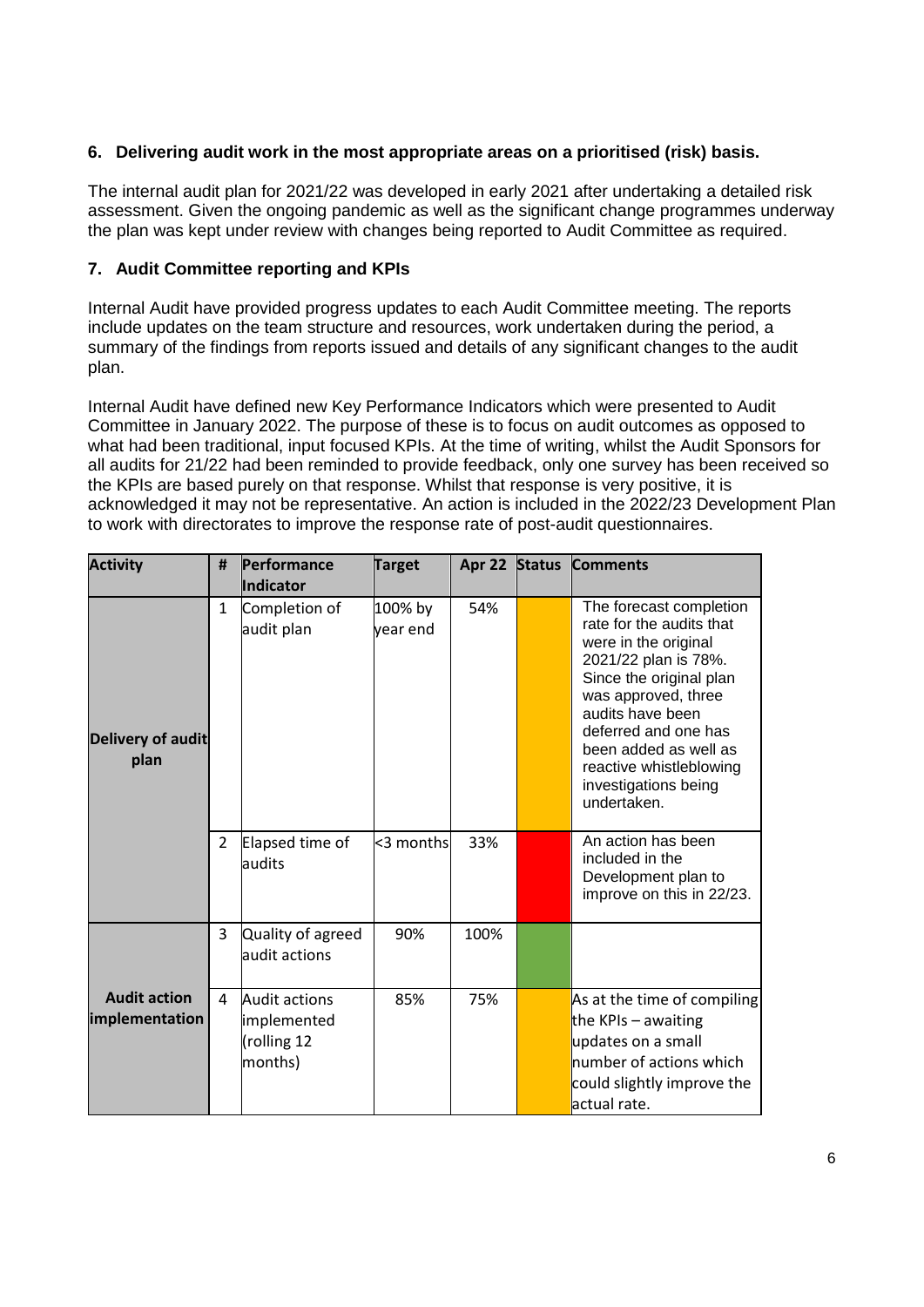| <b>Audit action</b><br>implementation | 5 | Historic open<br>audit actions  | 0   | $\overline{2}$ | VAT reclamation<br>process (Low risk)<br>Reporting on<br>programme<br>performance (Medium<br>risk) |
|---------------------------------------|---|---------------------------------|-----|----------------|----------------------------------------------------------------------------------------------------|
| <b>Internal Audit</b>                 | 6 | Audit process                   | 80% | 100%           |                                                                                                    |
| <b>Effectiveness</b>                  | 7 | <b>Customer</b><br>satisfaction | 80% | 100%           |                                                                                                    |

#### **8. Implementation of Internal Audit recommendations**

Internal Audit monitor the implementation of audit actions and report results to the Audit Committee on a quarterly basis.

Processes have been strengthened in 2021/22 through the requirement for Officers responsible for actions that are overdue by more than 6 months to present the reasons for the delayed implementation to Audit Committee.

Internal Audit will continue to monitor and report on the progress of audit actions.

#### **9. Looking ahead – Internal Audit Development Plan 2022/23**

The Head of Audit and Assurance has developed an Internal Audit Development Plan (Appendix 2) which identifies areas for improvement, based on this assessment of Internal Audit Effectiveness. The plan will be monitored throughout the year and progress reported to the Audit Committee.

The Internal Audit Development Plan will work in conjunction with the Quality Assurance and Improvement Plan (QAIP) which is designed to provide reasonable assurance to stakeholders that Internal Audit:

- Performs its work in line with the Internal Audit Charter (approved annually by the Audit Committee). The charter incorporates the definition of internal auditing as set out is PSIAS.
- Operates in an effective and efficient manner
- Is perceived by stakeholders as adding value to GMCA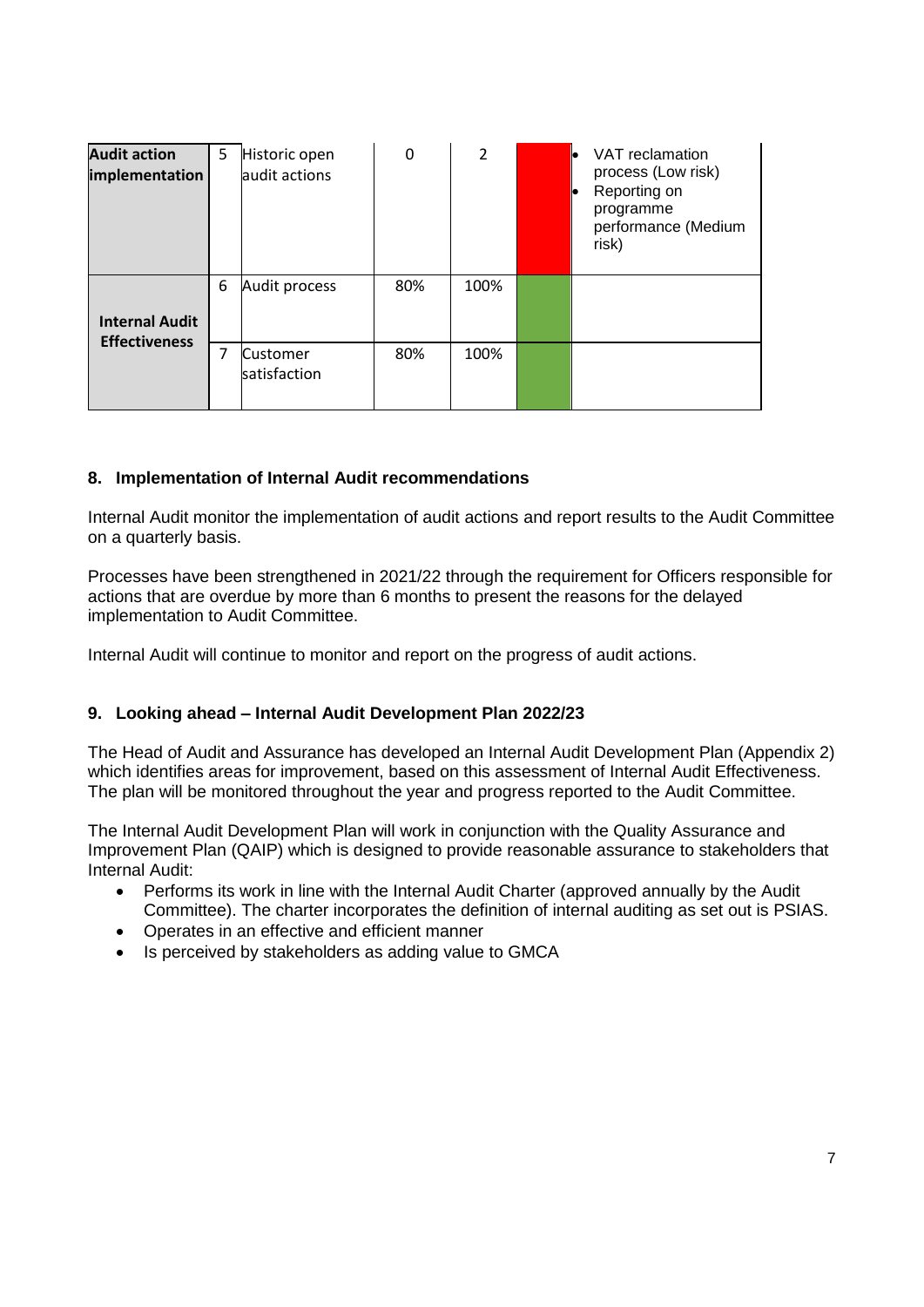### **Internal Audit EQA Recommendation Tracking**

| <b>PSIAS</b><br><b>Ref</b> | <b>Rec</b><br>No. | <b>Action Required</b>                                                                                                                                                                                                                                                                                                                            | <b>Responsible</b>                | <b>Action</b>                                                                                                                                                                                                                                                                                                                                                                                                                   | <b>Target</b><br>date | <b>Status</b>                                     |
|----------------------------|-------------------|---------------------------------------------------------------------------------------------------------------------------------------------------------------------------------------------------------------------------------------------------------------------------------------------------------------------------------------------------|-----------------------------------|---------------------------------------------------------------------------------------------------------------------------------------------------------------------------------------------------------------------------------------------------------------------------------------------------------------------------------------------------------------------------------------------------------------------------------|-----------------------|---------------------------------------------------|
| 1130                       |                   | In future, assurance arrangements<br>over which the Head of Audit and<br>Assurance also has operational<br>responsibility should be overseen by<br>somebody outside of the internal<br>audit activity. This could be done via<br>a peer review arrangement (NWCAE<br>group members have undertaken<br>these in the past) or external<br>provider. | Head of<br>Audit and<br>Assurance | Assurance over risk management<br>arrangements will be overseen by a party<br>outside of the internal audit function.<br>Consideration will be given to establishing<br>arrangements for peer review from another<br>local or combined authority. No assurance<br>work over risk management is in the scope<br>of the Audit Plan for 2021/22 so these<br>arrangements will be sought to be effective<br>for 2022/23 and beyond. | 30/04/2022            | Noted for<br>future action<br>when<br>appropriate |
| 1210                       | $\overline{2}$    | Consideration should be given to the<br>development of counter fraud<br>arrangements including buying in<br>external resource, specific counter<br>fraud training, or joint reviews.                                                                                                                                                              | Head of<br>Audit and<br>Assurance | Agreement with another Local Authority to<br>be able to enter into call off agreement if<br>additional fraud support is required.                                                                                                                                                                                                                                                                                               | 31/12/2021            | Complete                                          |
| 1220                       | 3                 | The Internal Audit Manual should be<br>updated to include reference to<br>internal auditors considering and<br>documenting the cost of assurance<br>in relation to potential benefits when<br>undertaking consulting<br>engagements.                                                                                                              | Head of<br>Audit and<br>Assurance | Audit Manual will be updated in line with<br>the recommendation.                                                                                                                                                                                                                                                                                                                                                                | 31/12/2021            | Complete                                          |
| 1300                       | 4                 | The QAIP should be reviewed on an<br>annual basis and presented to the<br>Audit & Governance Committee.                                                                                                                                                                                                                                           | Head of<br>Audit and<br>Assurance | Complete - Review date of QAIP changed<br>to April 2022                                                                                                                                                                                                                                                                                                                                                                         | 30/09/2021            | Complete                                          |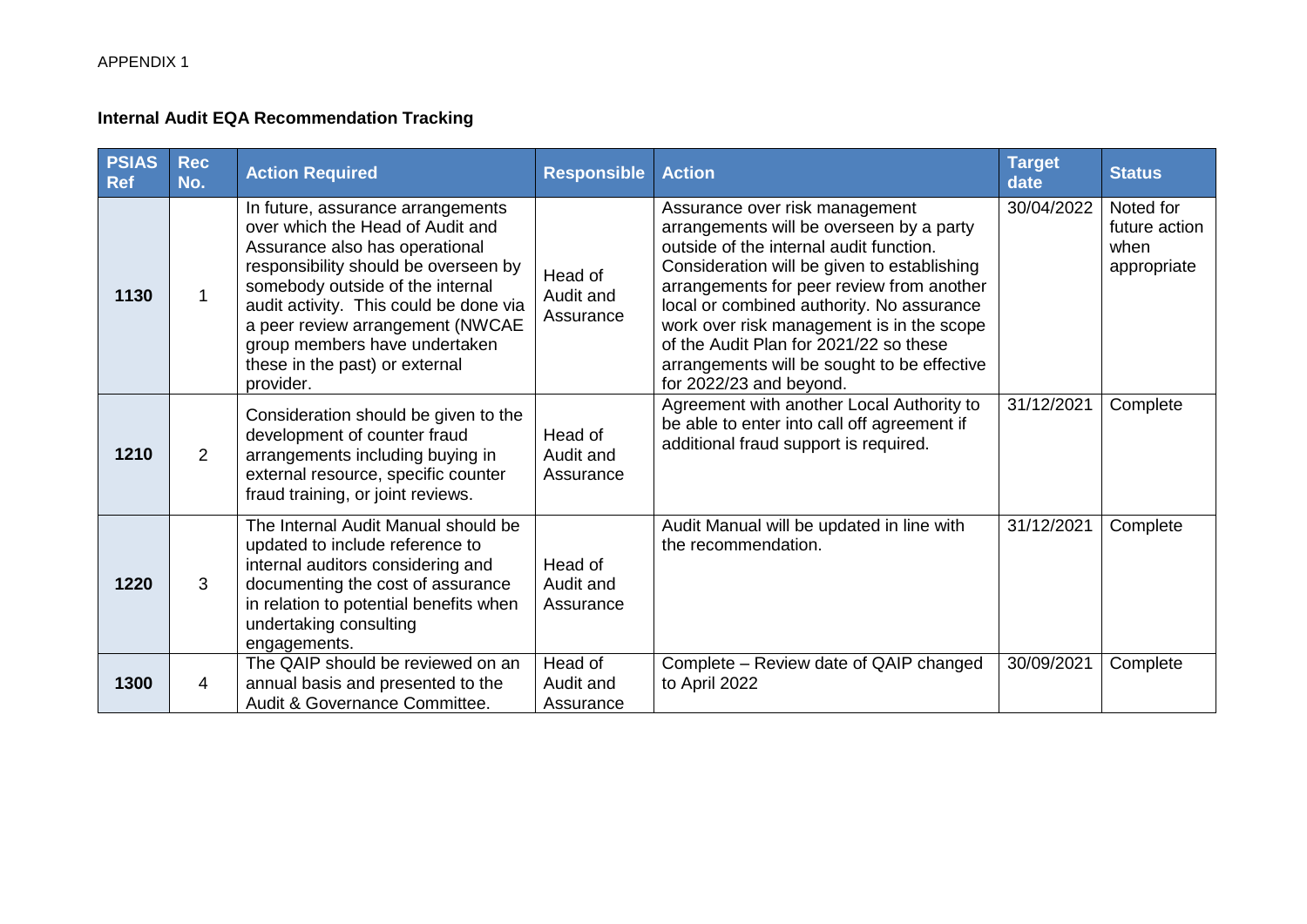| <b>PSIAS</b><br><b>Ref</b> | <b>Rec</b><br>No. | <b>Action Required</b>                                                                                                                                                                                                                                                                                                                                                        | <b>Responsible</b>                | <b>Action</b>                                                                                                                                                                                                   | <b>Target</b><br>date                    | <b>Status</b>                                                |
|----------------------------|-------------------|-------------------------------------------------------------------------------------------------------------------------------------------------------------------------------------------------------------------------------------------------------------------------------------------------------------------------------------------------------------------------------|-----------------------------------|-----------------------------------------------------------------------------------------------------------------------------------------------------------------------------------------------------------------|------------------------------------------|--------------------------------------------------------------|
| 1311                       | 5                 | Future performance targets should<br>be developed in consultation with<br>appropriate parties and included in<br>any future service level agreement<br>developed.                                                                                                                                                                                                             | Head of<br>Audit and<br>Assurance | New outcome focussed KPIs to be<br>developed and approved by Audit<br>Committee.                                                                                                                                | 31/12/2021                               | Complete                                                     |
|                            |                   | As a minimum a formal annual<br>update on performance should be<br>presented to the Audit Committee,<br>with regular updates on a quarterly<br>basis.                                                                                                                                                                                                                         | <b>Internal Audit</b><br>Manager  | a) Once new KPIs have been agreed<br>(as per 5 above) they will be reported to<br>Audit Committee as part of the regular<br>progress update reports - From December<br>2021.                                    | 31/12/2021<br>Extended<br>to March<br>22 | Complete                                                     |
| 1311                       | 6                 | As a minimum a formal annual<br>update on performance should be<br>presented to the Audit Committee,<br>with regular updates on a quarterly<br>basis.                                                                                                                                                                                                                         | <b>Internal Audit</b><br>Manager  | Annual review of performance in<br>b)<br>line with KPIs presented as part of the<br>annual review of effectiveness of Internal<br>Audit. Target Date - April 2022.                                              | 30/04/2022                               | Complete                                                     |
| 2010                       | $\overline{7}$    | A formal assurance framework<br>should be developed in consultation<br>with relevant stakeholders.                                                                                                                                                                                                                                                                            | Head of<br>Audit and<br>Assurance | Develop and document Assurance<br>framework for GMCA, in line with the "three<br>lines" model                                                                                                                   | 31/12/2021                               | In progress -<br>Included in<br>2022/23<br>work<br>programme |
| 2050                       | 8                 | An assurance mapping exercise<br>should be undertaken to identify and<br>determine the extent to which the<br>Head of Audit and Assurance can<br>place reliance on other sources of<br>assurance. An exercise is currently<br>being undertaken with the NWCAE<br>group to develop this area around<br>assurance mapping so we would<br>advise tapping into this group to gain | <b>Internal Audit</b><br>Manager  | After the development of the Assurance<br>Framework (7) an assurance mapping<br>exercise will be undertaken. This can be<br>used to inform HoIA opinion for 21/22 as<br>well as the planning process for 22/23. | 31/03/2022                               | In progress-<br>included in<br>2022/23<br>work<br>programme  |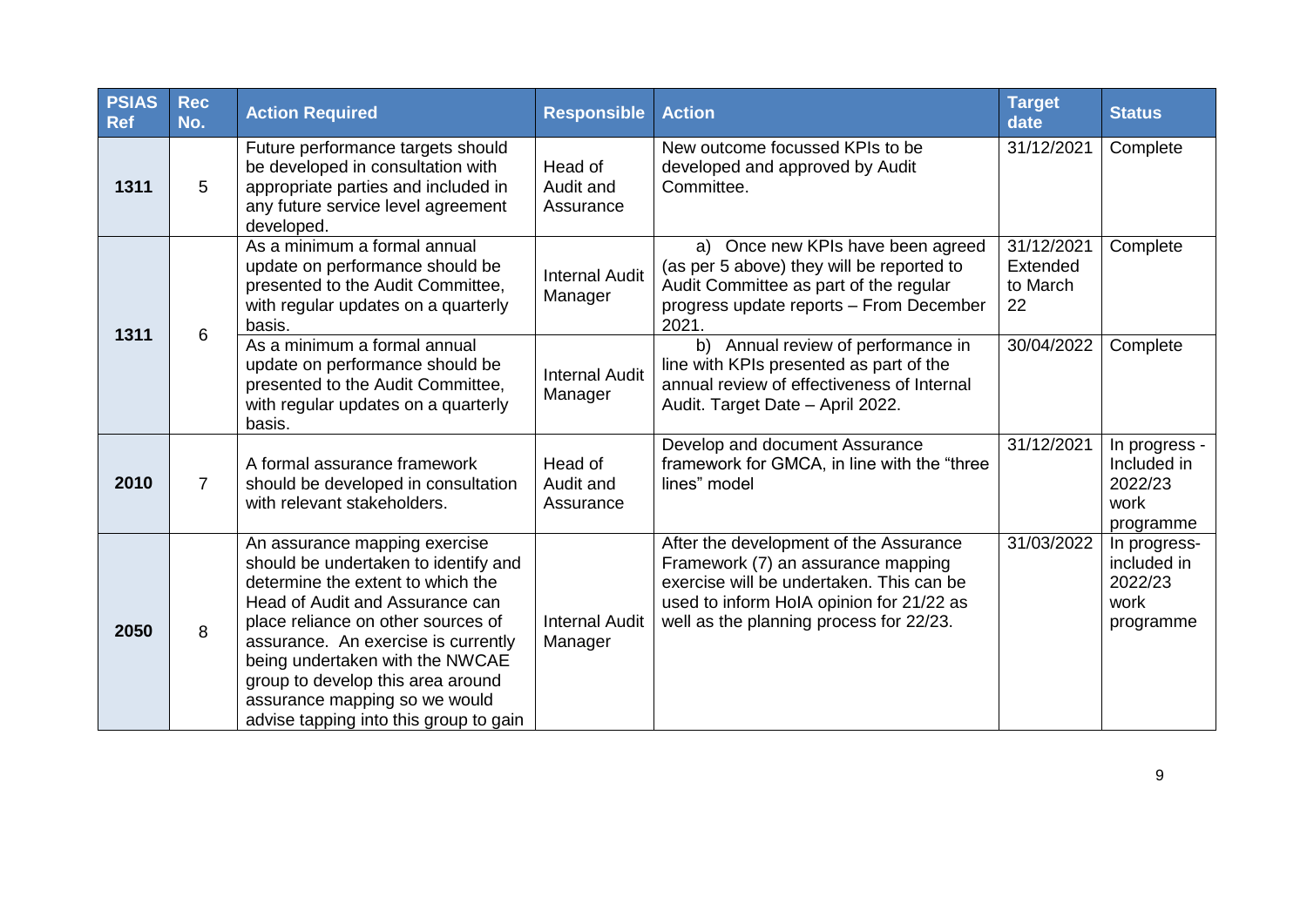| <b>PSIAS</b><br><b>Ref</b> | <b>Rec</b><br>No. | <b>Action Required</b>                                                                                                                                                                                                                                                                                                                                 | <b>Responsible</b>                | <b>Action</b>                                                                                                                              | <b>Target</b><br>date | <b>Status</b> |
|----------------------------|-------------------|--------------------------------------------------------------------------------------------------------------------------------------------------------------------------------------------------------------------------------------------------------------------------------------------------------------------------------------------------------|-----------------------------------|--------------------------------------------------------------------------------------------------------------------------------------------|-----------------------|---------------|
|                            |                   | areas of best practice that can be<br>used in the future.                                                                                                                                                                                                                                                                                              |                                   |                                                                                                                                            |                       |               |
| 2120                       | 9                 | In order to manage fraud risk more<br>effectively, a risk assessment of<br>fraud risks should be undertaken as<br>part of the annual planning process.<br>This will help determine whether<br>resources are needed to provide<br>assurance in any given high-risk<br>fraud area (for example via<br>completion of proactive counter fraud<br>reviews). | Head of<br>Audit and<br>Assurance | Fraud risks will be considered in the annual<br>planning process for 2022/23                                                               | 31/03/2022            | Complete      |
| 2210                       | 10                | The results of any risk assessments<br>of individual activity should be<br>highlighted in the scoping document.<br>The results of the assessment<br>should feed through to the<br>objectives.                                                                                                                                                          | <b>Internal Audit</b><br>Manager  | We will review the planning document<br>templates and incorporate a risk<br>assessment section to ensure that it is<br>clearly documented. | 31/12/2021            | Complete      |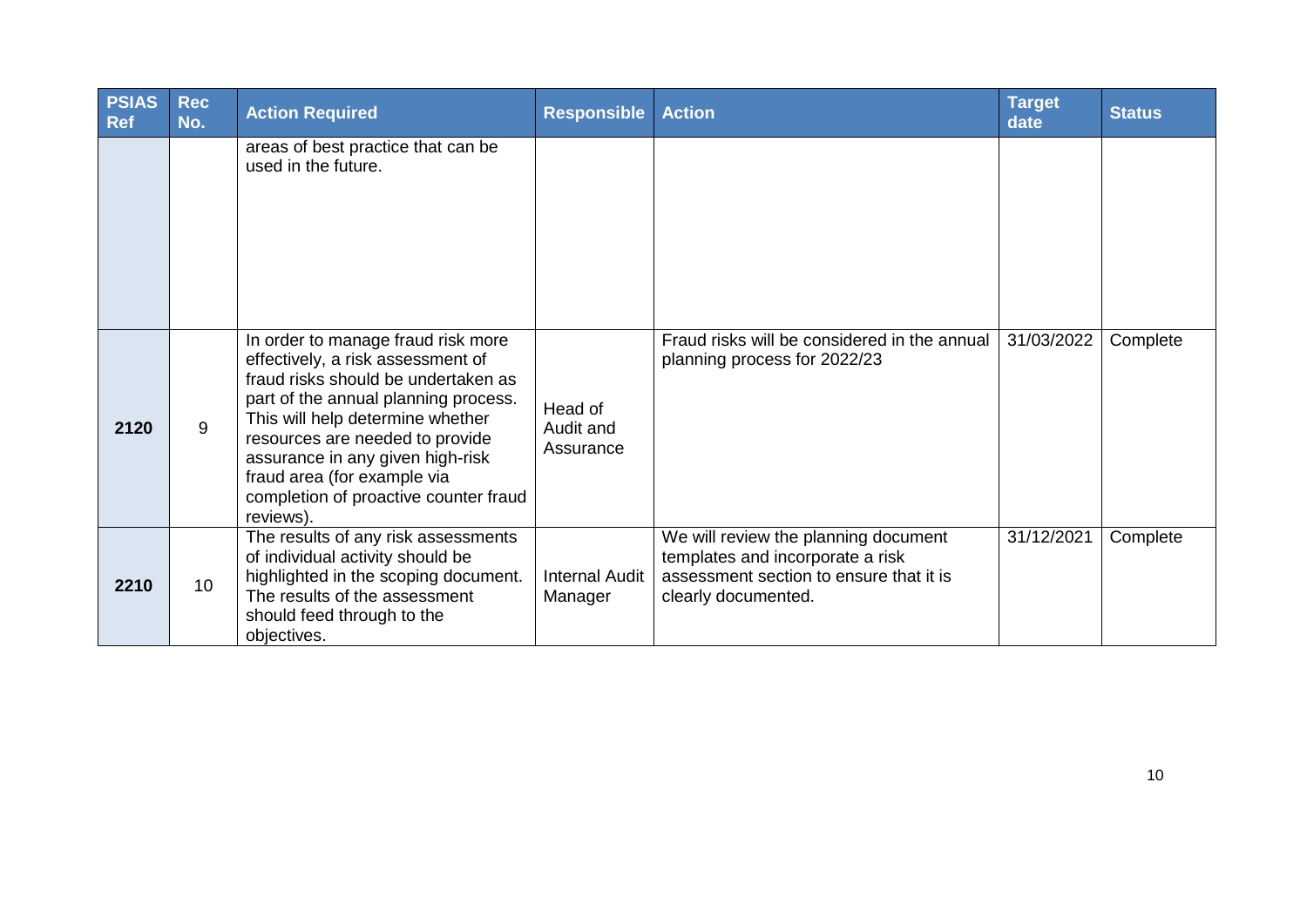| <b>PSIAS</b><br><b>Ref</b> | <b>Rec</b><br>No. | <b>Action Required</b>                                                                                                                                                                                                                                                                                                                                               | <b>Responsible</b>                 | <b>Action</b>                                                                                                                                                                                                 | <b>Target</b><br>date                 | <b>Status</b>                                          |
|----------------------------|-------------------|----------------------------------------------------------------------------------------------------------------------------------------------------------------------------------------------------------------------------------------------------------------------------------------------------------------------------------------------------------------------|------------------------------------|---------------------------------------------------------------------------------------------------------------------------------------------------------------------------------------------------------------|---------------------------------------|--------------------------------------------------------|
| 2210                       | 11                | Guidance should be provided to<br>internal auditors in order to ensure<br>that internal auditors use criteria<br>established by management to<br>evaluate governance, risk and<br>control, whether met or inadequate,<br>and formally documented as part of<br>the scoping exercise. This should<br>also form part of management<br>review of auditor documentation. | Head of<br>Audit and<br>Assurance  | Audit manual to be updated to include<br>reference to specifying what criteria are<br>being audited against. If criteria don't<br>already exist then guidance around how to<br>develop them will be included. | 31/12/2021                            | Complete                                               |
| 2330                       | 12                | The Head of Audit and Assurance<br>should develop and implement a<br>process for the retention of<br>engagement records. This<br>document should be reviewed on a<br>regular basis.                                                                                                                                                                                  | Head of<br>Audit and<br>Assurance  | Document retention policy will be drafted in<br>consultation with relevant stakeholders<br>including IG and Legal.                                                                                            | 31/12/2021<br>Revised to<br>30/6/2022 | In progress,<br>drafted and<br>in review by<br>IG team |
| 2340                       | 13                | Internal audit procedures should be<br>updated to include the requirement<br>for a consistent approach around<br>highlighting and evidencing<br>supervisory review of working<br>papers.                                                                                                                                                                             | <b>Internal Audit</b><br>Manager   | A practical and efficient way to consistently<br>evidence review will be determined and<br>included in the IA manual for immediate<br>implementation.                                                         | 31/12/2021                            | Complete                                               |
| $\overline{2}$             | 14                | In order to formally demonstrate that<br>Internal Auditors display objectivity<br>whilst performing services in<br>accordance with the PSIAS, a<br>reference should be made to this in<br>every Internal Audit report produced.                                                                                                                                      | Head of<br>Audit and<br>Assurance  | Complete: Report template for 2021/22 has<br>been updated to include reference to<br>conformance with PSIAS.                                                                                                  | 30/09/2021                            | Complete                                               |
| 1000                       | 15                | The Counter Fraud Strategy and<br>Policy should be reviewed and<br>published on the website.                                                                                                                                                                                                                                                                         | Head of<br>Audit and<br>Assurance, | Counter fraud activities are built into the<br>audit plan for 21/22. The policies will be                                                                                                                     | 31/03/2022                            | In progress<br>- Policies<br>and Strategy              |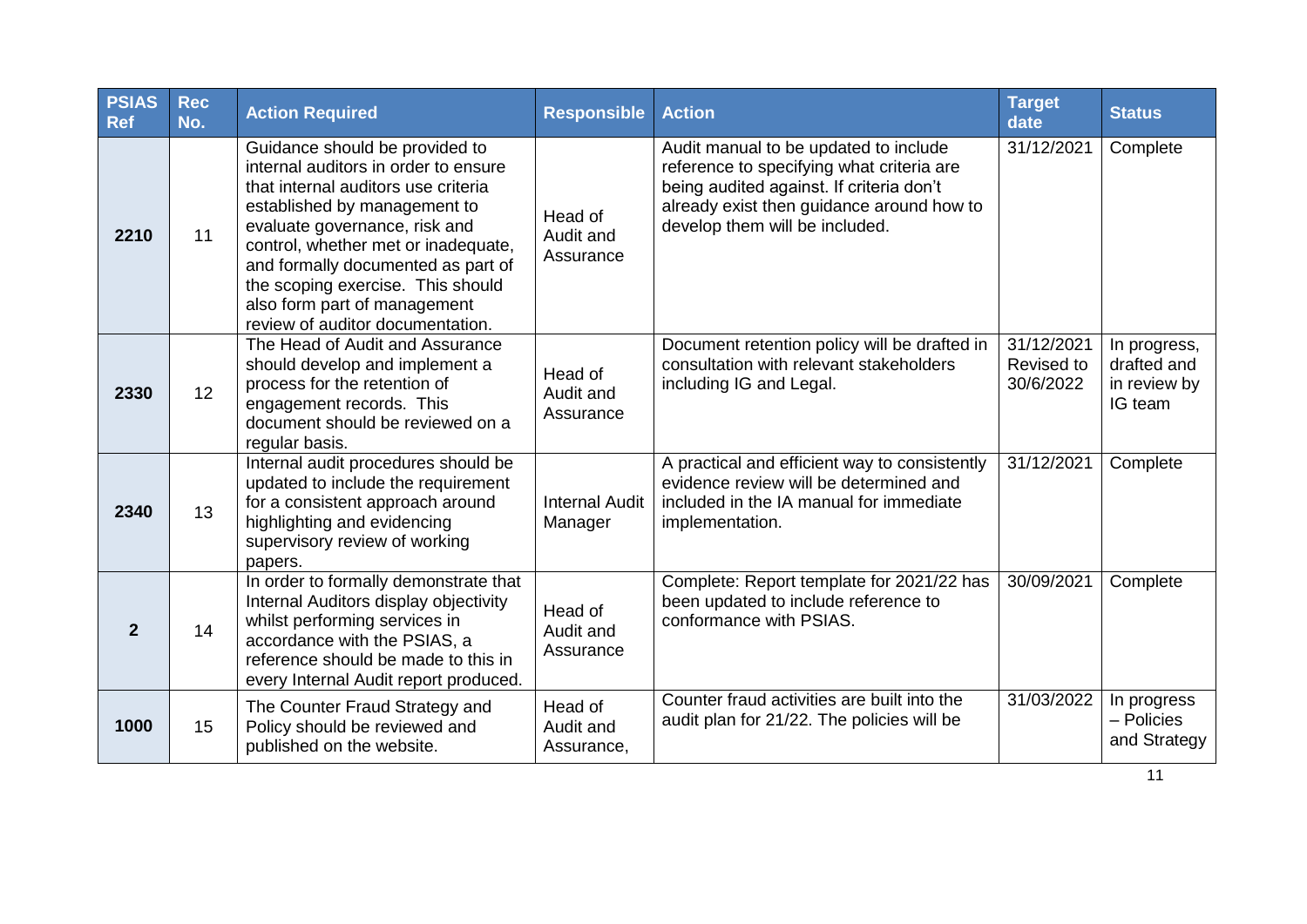| <b>PSIAS</b><br><b>Ref</b> | <b>Rec</b><br>No. | <b>Action Required</b>                                                                                                                                                                                         | <b>Responsible</b>                                                     | <b>Action</b>                                                                                                                                                                                      | <b>Target</b><br>date | <b>Status</b>                                            |
|----------------------------|-------------------|----------------------------------------------------------------------------------------------------------------------------------------------------------------------------------------------------------------|------------------------------------------------------------------------|----------------------------------------------------------------------------------------------------------------------------------------------------------------------------------------------------|-----------------------|----------------------------------------------------------|
|                            |                   |                                                                                                                                                                                                                | <b>Internal Audit</b><br>Manager                                       | reviewed, refreshed, approved by Audit<br>Committee and published                                                                                                                                  |                       | to April Audit<br>Committee.<br>For future<br>publishing |
| 1100                       | 16                | A formal process should be<br>introduced to ensure that threats to<br>objectivity are identified and<br>managed at engagement level by<br>highlighting this in the Audit Charter<br>and scoping documentation. | Head of<br>Audit and<br>Assurance                                      | a) Section 9.7 of IA Charter has been<br>updated to reflect engagement level<br>objectivity will be confirmed and<br>documented at the planning stage.<br>Complete - July 2021.                    | 31/07/2021            | Complete                                                 |
|                            |                   |                                                                                                                                                                                                                | <b>Internal Audit</b><br>Manager                                       | b) Template planning documents will be<br>updated to allow for objectivity to be<br>confirmed at that stage within each<br>engagement. December 2021.                                              | 31/12/2021            | Complete                                                 |
| 1130                       | 17                | A process for the rotation of audit<br>assignments should be introduced<br>and documented within the Internal<br>Audit Charter.                                                                                | Head of<br>Audit and<br>Assurance                                      | a) Section 9.7 of IA Charter has been<br>updated to refer to rotation of duties.<br>Complete - July 2021.                                                                                          | 31/07/2021            | Complete                                                 |
|                            |                   |                                                                                                                                                                                                                | Internal<br>Audit<br>Manager                                           | b) IA manager will wherever possible<br>ensure rotation of auditor responsibilities<br>within the audit plan.                                                                                      | Ongoing               | Complete                                                 |
| 1210                       | 18                | The use of data analytical tools<br>should be explored and introduced,<br>with relevant training provided.                                                                                                     | Head of<br>Audit and<br>Assurance                                      | In line with the action from<br>Recommendation 2 above. Data analytics<br>skills will also be considered for<br>development within the team and budget<br>requested as necessary.                  | 30/04/2022            | $c/f$ to<br>2022/23<br>development<br>plan               |
| 1230                       | 19                | A formal process to individually<br>assess internal auditors against pre-<br>determined skills and competencies<br>should be introduced and highlighted<br>in the Audit Manual.                                | Head of<br>Audit and<br>Assurance,<br><b>Internal Audit</b><br>Manager | The PRA process at GMCA will be used to<br>assess performance. By its nature this will<br>assess how auditors are performing<br>against their objectives. IA Manual will be<br>updated to reflect. | 31/12/2021            | Complete                                                 |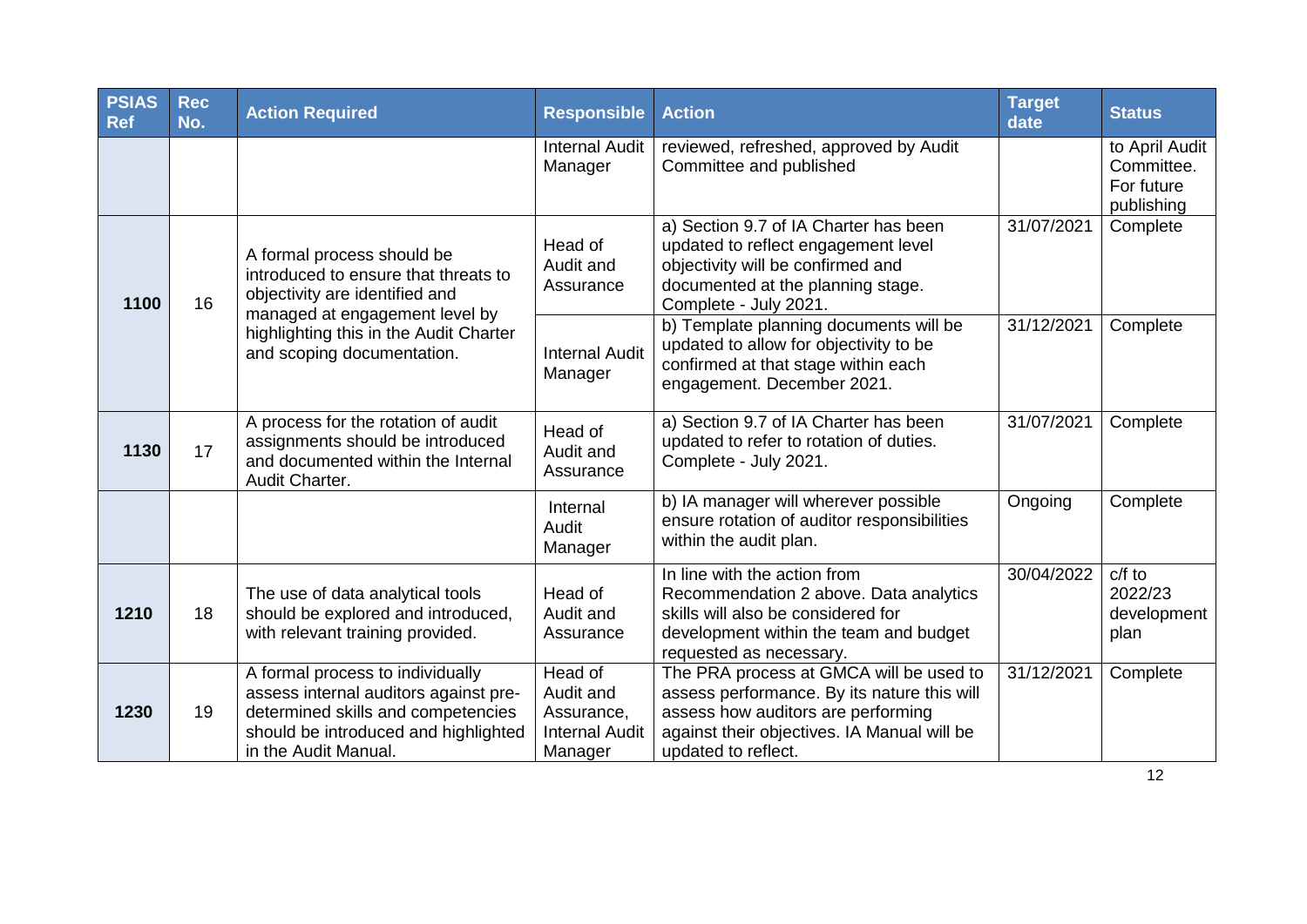| <b>PSIAS</b><br><b>Ref</b> | <b>Rec</b><br>No. | <b>Action Required</b>                                                                                                                                                                                                                                                                                                                                 | <b>Responsible</b>                | <b>Action</b>                                                                                                                                                                           | <b>Target</b><br>date | <b>Status</b> |
|----------------------------|-------------------|--------------------------------------------------------------------------------------------------------------------------------------------------------------------------------------------------------------------------------------------------------------------------------------------------------------------------------------------------------|-----------------------------------|-----------------------------------------------------------------------------------------------------------------------------------------------------------------------------------------|-----------------------|---------------|
| 1300                       | 20                | The Head of Audit and Assurance<br>should formalise the period<br>assessment for evaluating<br>conformance with the PSIAS, such<br>as highlighting the results in the<br>Head of Audit and Assurance annual<br>opinion.                                                                                                                                | Head of<br>Audit and<br>Assurance | Complete – the 2020/21 audit opinion<br>summarised the results of the internal audit<br>effectiveness assessment which includes<br>conformance with PSIAS and reference to<br>the QAIP. | 30/06/2021            | Complete      |
| 2450                       | 21                | In the annual report and opinion, the<br>Head of Audit and Assurance should<br>include reference to any scope<br>limitations in the opinion, or if there<br>were no scope limitations this should<br>be clearly documented, and clearly<br>identify which audits completed in<br>the year formed part of the originally<br>agreed internal audit plan. | Head of<br>Audit and<br>Assurance | Reference to whether there were any<br>scope limitations will be included in the<br>2021/22 opinion                                                                                     | 30/06/2022            | Not yet due   |